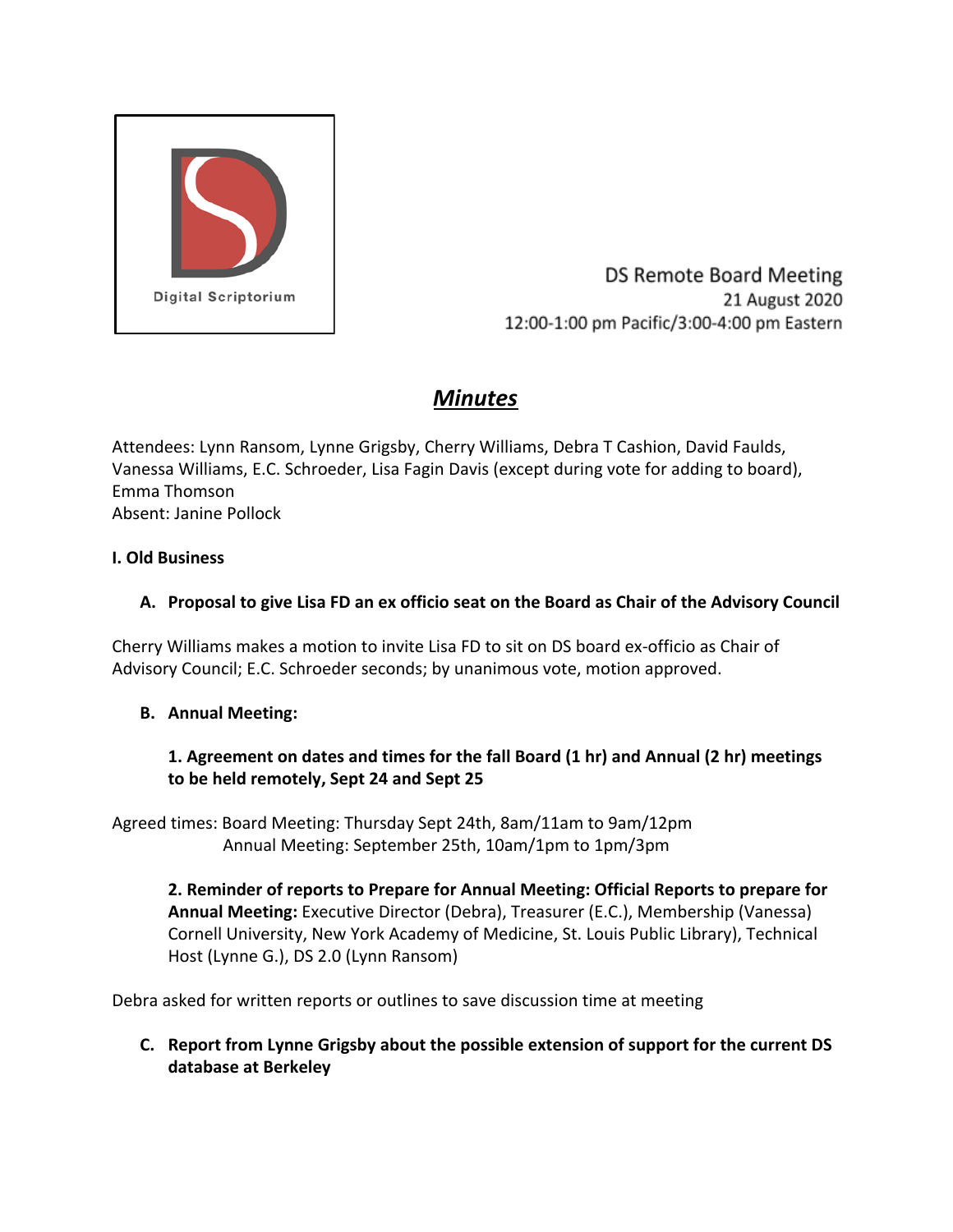Berkeley still accepting data but only using BatchLoad spreadsheet, designed for large batches of records and images at the same time

Lynn Ransom questions whether we should add new data, VW agrees. Debra has concerns about supporting existing membership and encouraging new membership during transition to DS 2.0; Lynn Ransom to address this in annual meeting report

Vanessa Wilkie's 3 benefits to members:

- 1) be part of consortium to support ms studies
- 2) give data now using metadata template
- 3) participate in planning of DS 2.0

# **II. Board Participation and Support during project**

**Building the subcommittee** (currently LR, DTC, LFD, ET, Liz Hebberd of Peripheral MSS) DTC wants to ask Ray Clemens to join; EC supports this; Debra will contact Ray

#### **Subcommittee will keep the work moving on a weekly basis Regular board meetings (monthly or quarterly?)**

12PT on Friday seems good for a lot of people

We need to think about future support for DS

LR reminds board that important work is thinking about the next step, the implementation. Board agrees to monthly meetings on a predictable schedule.

# **A. Workplan Review:**

**[https://docs.google.com/document/d/15jMow5V7HBDDUh-nyzmvXzLNbmFSY7DI2Qx](https://docs.google.com/document/d/15jMow5V7HBDDUh-nyzmvXzLNbmFSY7DI2QxwyuXaUQc/edit?usp=sharing) [wyuXaUQc/edit?usp=sharing](https://docs.google.com/document/d/15jMow5V7HBDDUh-nyzmvXzLNbmFSY7DI2QxwyuXaUQc/edit?usp=sharing)**

Workplan reviewed by Emma Thomson; ECS notes that things are much slower now because of COVID--need to remain flexible; DTC asks about money originally budgeted for in-person meetings; LR suggests this could be used for no-cost extensions.

# **B. Thinking about future support and partnerships...**

## **III. Member Survey**

**A. Draft:**

**[https://docs.google.com/forms/d/1jRFdUTyjteYquS6N42apWiQQcx9\\_98TLEao1RMqgl](https://docs.google.com/forms/d/1jRFdUTyjteYquS6N42apWiQQcx9_98TLEao1RMqgl7o/edit) [7o/edit](https://docs.google.com/forms/d/1jRFdUTyjteYquS6N42apWiQQcx9_98TLEao1RMqgl7o/edit)**

Discussion includes who to target; DTC suggests survey should include DS Associates and potential participating institutions; E.C. suggests that survey should focus on institutions, not individuals, with one contact per institution; LFD will send Debra copy of spreadsheet for Conway-Davis Directory to attempt to integrate with "dsall" mailing list.

## **II. Planning Meeting**

**A. Date: Early October?**